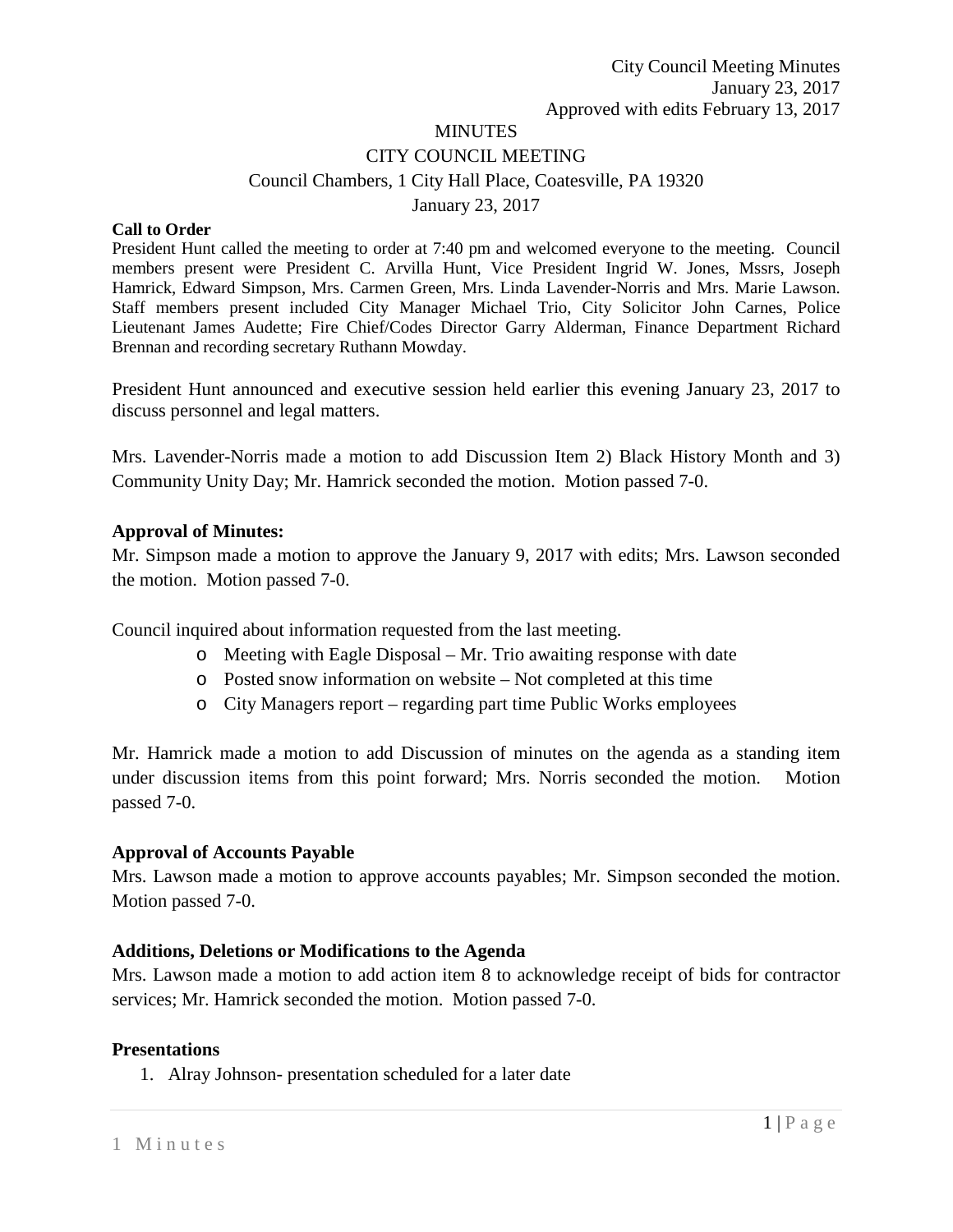# **Citizens' Hearings –** *Regular Action Items Only* **(3 Minutes)**

There were no citizens' comments on action items at this time.

Mrs. Jones made a motion to close citizens' hearings on action items only; Mrs. Green seconded the motion. Motion passed 7-0.

### **Regular Action Items**

- 1. Receive and consider Designation of Agent Resolution Mr. Simpson made a motion to approve the Designation of Agent Resolution for PEMA; Mr. Hamrick seconded the motion. Motion passed 7-0.
- 2. Receive and consider Electronic Access to PennDot Systems License Agreement Mrs. Lavender-Norris made a motion to approve the Electronic Access to PennDot Systems License Agreement; Mr. Hamrick seconded the motion. Motion passed 7-0.
- 3. Receive and consider Resolution for DCED electronic filing Mrs. Lawson made a motion to approve a Resolution for DCED electronic filing; Mr. Hamrick seconded the motion. Motion passed 7-0.

### 4. Receive and consider energy contract

Mrs. Lawson made a motion to approve the energy contract with Constellation Energy for 36 months at the rate of 0.0473; Mrs. Green seconded the motion. Motion passed 6- 0-1. Mr. Simpson abstained from the vote.

5. Receive and consider a Resolution releasing and approving the subdivision bond and approving a maintenance agreement and maintenance bond Council asked if all items have been addressed as required by the City Engineer. Mr. Carnes stated all items to release the bond have been corrected. Council members discussed the lack of trees on the site as required. The site is lacking the shrubbery as required by Code.

Mr. Hamrick made a motion to approve a Resolution releasing the sub division bond and approving a maintenance agreement and maintenance bond including the installation of durable shrubbery; Mr. Simpson seconded the motion. Motion passed 7-0.

6. Receive and consider  $3<sup>rd</sup>$  Avenue Streetscapes Ordinance waiver request Mrs. Green made a motion to approve the 3<sup>rd</sup> Avenue Streetscapes Ordinance waiver request as written; Mrs. Lavender-Norris seconded the motion. Motion passed 7-0.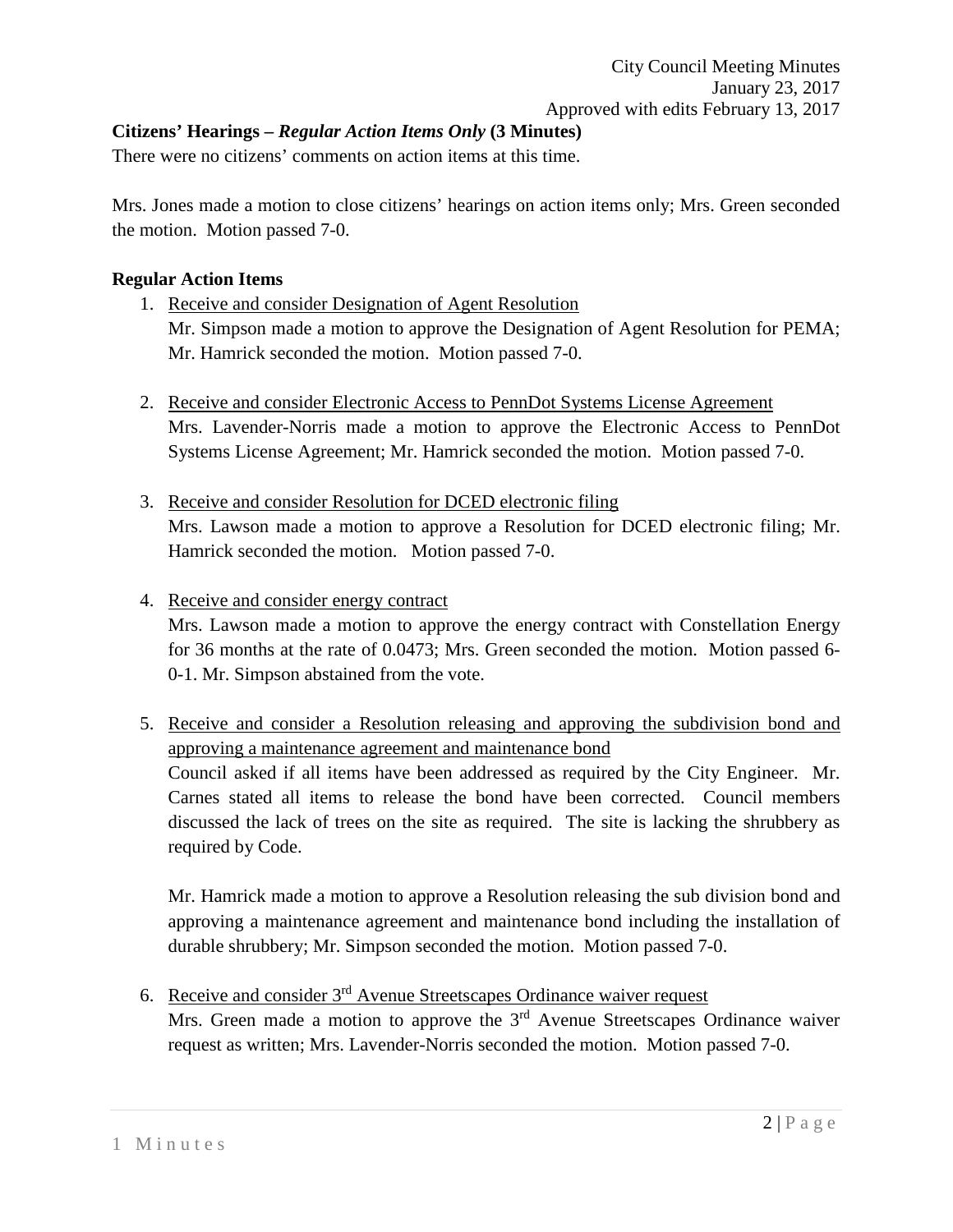7. Receive and consider the filing of Declaration of taking pursuant to the authorizing **Ordinance** 

Mr. Hamrick made a motion to approve the filing of Declaration of taking pursuant to the authorizing Ordinance; Mr. Simpson seconded the motion. Motion passed 7-0.

8. Receive and acknowledge bids for contractor services

Mrs. Lawson made a motion to acknowledge receipt pf the bids for contracted services; Mr. Hamrick seconded the motion. Motion passed 7-0.

Council asked for the approval and award of the bids to be placed on the next meeting agenda.

# **Discussion Item**

1. Council Liaison for specific departments

Council appointed liaisons for the departments as follows: President Hunt oversee all departments as President

| Vice President Jones | Police and Public Works           |
|----------------------|-----------------------------------|
| Mrs. Green           | Police and Fire                   |
| Mr. Hamrick          | Fire and Finance                  |
| Mrs. Lavender-Norris | Codes and Public Works            |
| Mrs. Lawson          | Condes and Information Technology |

# 2. Black History Month

Mrs. Green asked for a Proclamation recognizing February as Black History Month

Mr. Hamrick made a motion to approve a Proclamation recognizing February as Black History Month; Mrs. Lavender-Norris seconded the motion. Motion passed 7-0.

# 3. Community Unity Day

The first Community Unity Day meeting is scheduled for February 2, 2017 at 7pm. The Parks and Recreation Commission is invited to the meeting.

# 4. Meeting Minutes

This discussion item will be on the agenda as a standing item to discuss questions from the previous meeting. Council asked for the items questioned to be placed in the City Manager report.

The City needs help now in the Public Works Department, clarification is required for the part time employees (emergency/seasonal. There are a lot of things that need to be done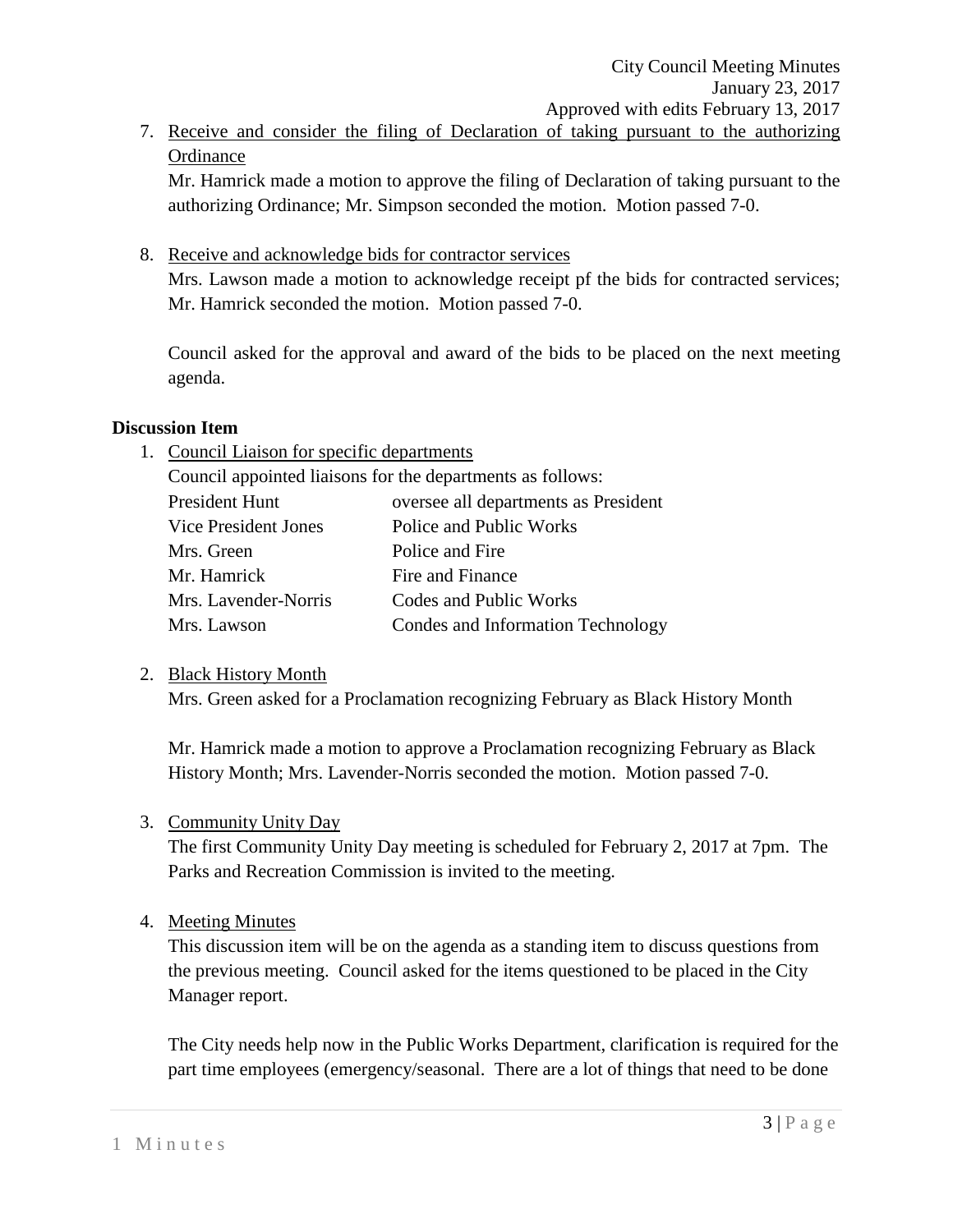in the City, look at placing them as permanent part time. The part time director should be here every day for 3-5 hours.

### **Solicitors Report**

Mr. Carnes announced:

- The Saha's have signed the variance application which is being filed with Valley Township,
- Solicitor has been monitoring and assisting with the development of this project.
- Has reviewed various draft contracts and agreements and assisted with various miscellaneous matters involving litigation and enforcement and has assisted the City in its interpretation of codes, rules and regulations.

# **City Manager's Report**

Mr. Trio announced:

- Finance and Code enforcement staff, e=identifying vendors and conducting meetings with systems providers to determine the best and m ost efficient siftware to integrate permit management.
- Garry Alderman in transitioning out of the directing of the Codes Department.
- Financial information has been provided as of December 31, 2016 to show revenues and expenditures. This information will be provided in the manager report once a month.
- The City is putting the RFP out for the City Hall Renovation Project this week.
- The KAI land agreement has been approved by the RDA.
- The City Engineer is determining the most efficient areas to utilize fudes to address infrastructure needs of the City.
- The City Street Light Energy savings project has been completed.

# **Citizens' Hearings –** *Non-Agenda Items Only* **(3 Minutes**)

# Fran Scanuffa

Ms. Scamuffa asked for basic information to be provided to the public regarding the Police Department, something like the old police beat. She asked about the status of the toters and recycle bins being matched to physical addresses. The bins are all mixed up.

# Paul Dodson

Mr. Dodson stated he still has trash cans where he has dumpsters. He would like to owners put up little fences to hide the trash toters. He asked for a time frame set up after the rental inspection to provide the name of the tenants of up to 72 hours.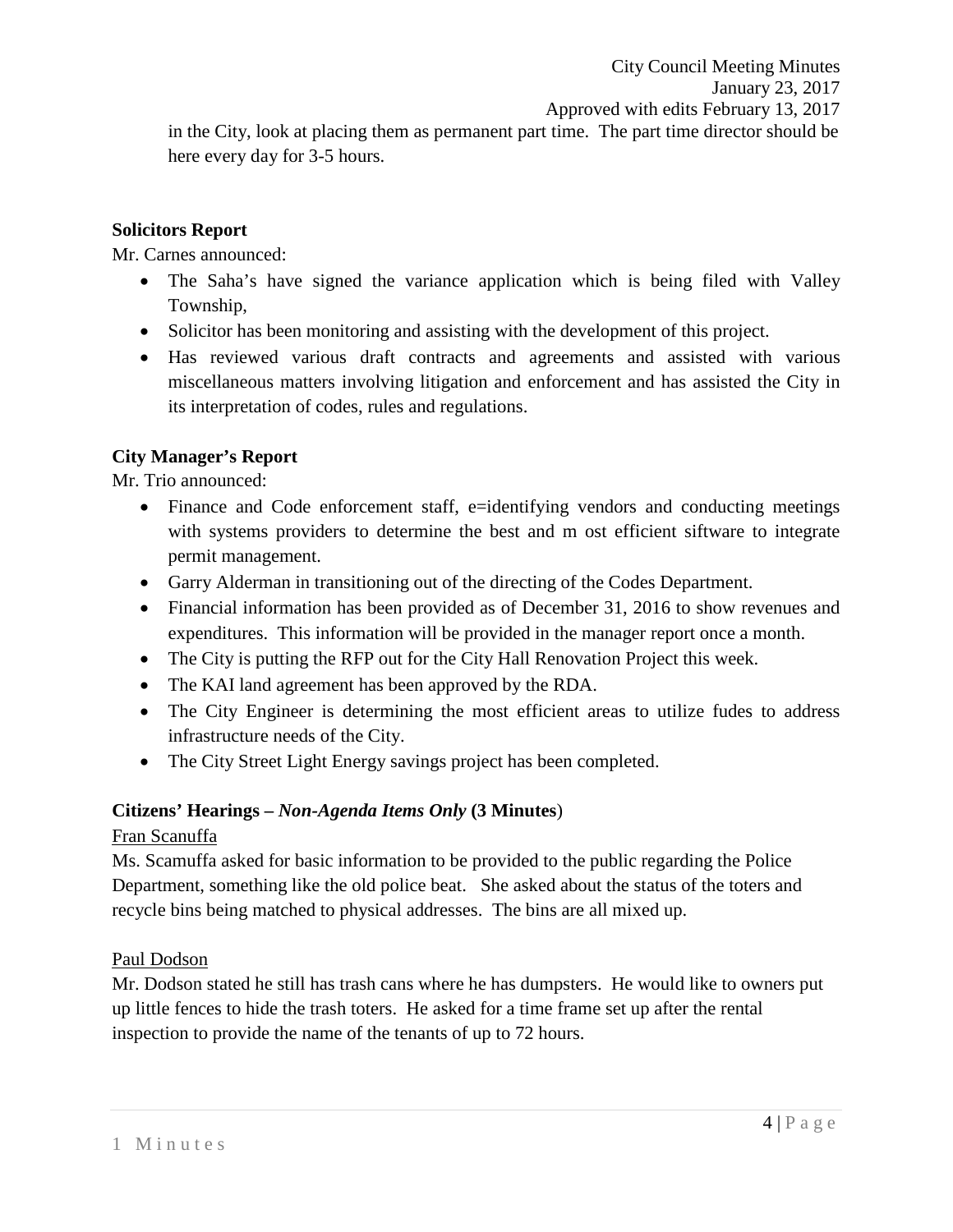Mrs. Lawson made a motion to close citizens' hearings on non-agenda items only; Mrs. Green seconded the motion. Motion passed 7-0.

### **Special Events**

- 1. Brandywine Men's Rugby Football Club February 21, 2017 to April 27, 2017; 8:00 pm to 10:00 pm every Tuesday and Thursday night at Abdala Park Mrs. Lawson made a motion to approve the Brandywine Men's Rugby Football Club – February 21, 2017 to April 27, 2017; 8:00 pm to 10:00 pm every Tuesday and Thursday night at Abdala Park; Mrs. Lavender-Norris seconded the motion. Motion passed 7-0.
- 2. Hispanic Heritage Day, September 9, 2017 (rain date September 16, 2017) from 1:00 pm to 4:00 pm at Ash Park

Mrs. Lavender-Norris made a motion to approve Hispanic Heritage Day, September 9, 2017 (Rain date September 16, 2017) from 1:00 pm to 4:00 pm; Mrs. Green seconded the motion. Motion passed 6-0-1. Mrs. Lawson abstained from the vote.

# **Council Comments**

Mr. Simpson thanked everyone for attending the meeting.

Mrs. Lavender-Norris thanked everyone for attending the meeting. She is not mad at the person from Family Dollar, just does not like the appearance of the building. I feel our community deserves better. Be safe going home!

Mrs. Lawson announced The Department of Justice, Office of Community Oriented Policing Services (COPS Office) announced the 12 winners of its third annual "Community Policing in Action" photo contest. This year, the COPS Office invited state, local, and tribal law enforcement agencies to submit one photo that best depicts community policing in action. Close to 200 agencies participated and through an office-wide selection process the City of Coatesville was one of the winners with a photo of Sergeant Ollis and children going thru the water at the Riverwalk. This is awesome news for the guys and the community.

Mrs. Green thanked everyone for attending the meeting. Thank you so much Sergeant Ollis and Lieutenant for all that you do. There are a lot of events happening in the City for Black History month. Hope to recognize and participate.

Mr. Hamrick thanked everyone for attending the meeting and their comments.

Mrs. Jones thanked everyone for attending the meeting. She quoted "When in doubt, you apologize quicker than you can get permission."